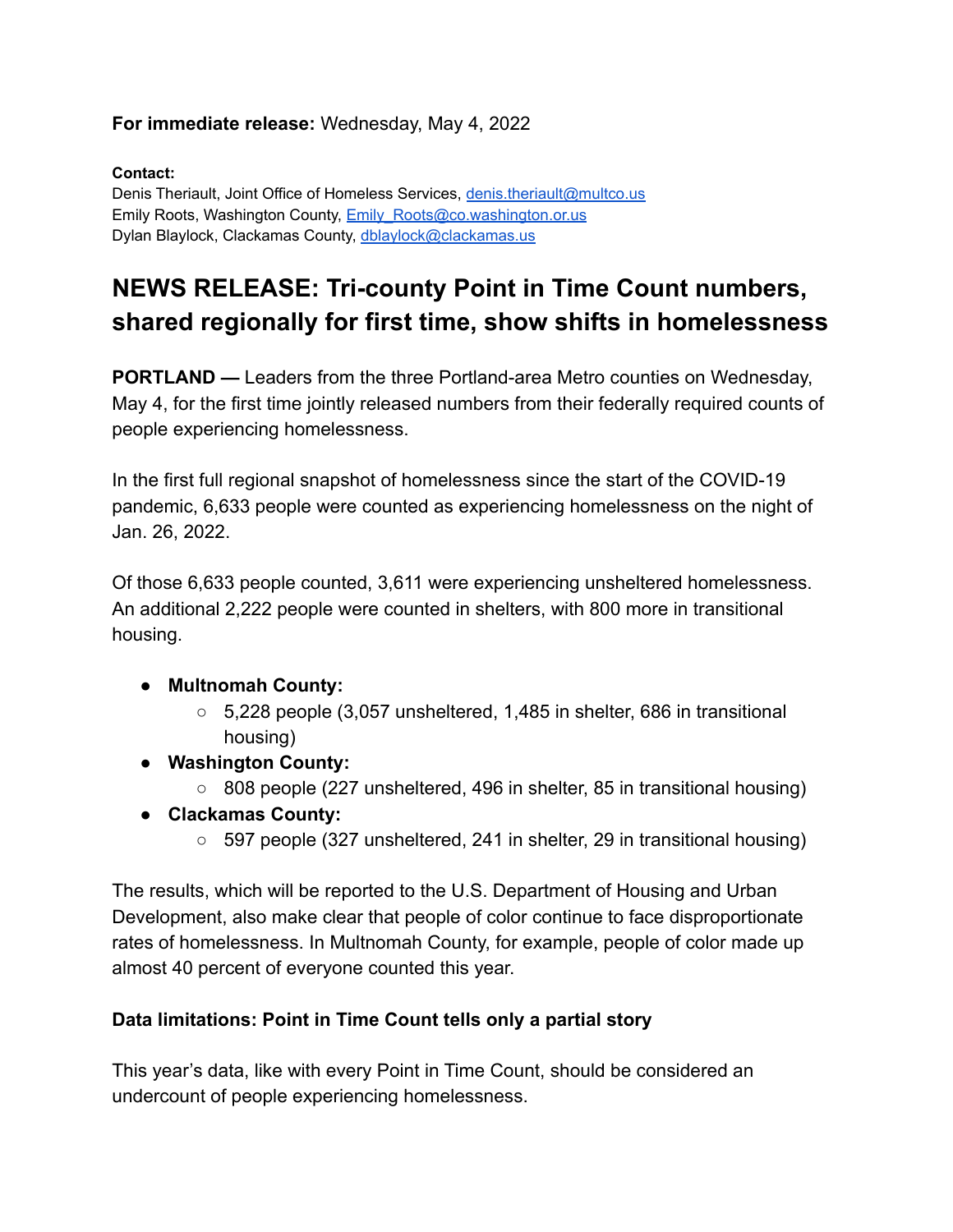Because of federal rules, the Count does not include thousands of people who did not have a home of their own on the night of Jan. 26 but were "doubled up," staying with friends or family. Culturally specific providers tell us that people of color are more likely to experience homelessness this way and are underrepresented in the Count as a result.

It's also not possible to definitively find, survey and count every person experiencing homelessness.

The outcome of the Count does not directly affect funding levels, but conducting the tally helps ensure our communities remain eligible for federal funding for housing and homelessness services. (Those funds are separate from federal COVID-19 funding.)

As a one-night snapshot, the federally structured Count also isn't designed to reveal how many people move in and out of homelessness over the course of a year, either losing their housing or gaining it back with support services.

The extent of homelessness in the community isn't static, and the number of people experiencing homelessness who need services over the course of a year is much larger than any one-night number.

#### **Pandemic and expensive housing market present ongoing challenges**

The results this year speak to the ongoing effects of the COVID-19 pandemic. The pandemic continues to present serious challenges for vulnerable community members – sharply affecting service providers and leaving unsheltered homelessness far more visible in the tri-county region.

And just as they did before the pandemic, people living with fixed incomes and/or disabling conditions also continue to bear the brunt of the region's housing crisis. In fact, even during the pandemic, rents and home prices in the Portland-area have continued to grow at one the nation's fastest paces.

A recent survey by Redfin, as [reported by local media,](https://www.kptv.com/2022/04/21/new-redfin-survey-finds-portland-rents-increased-by-40-last-year/) found that rents for Portland residents have climbed roughly 40 percent since March 2021.

The region also continues to see significant numbers of people counted as experiencing chronic homelessness. That means they have at least one disabling condition — a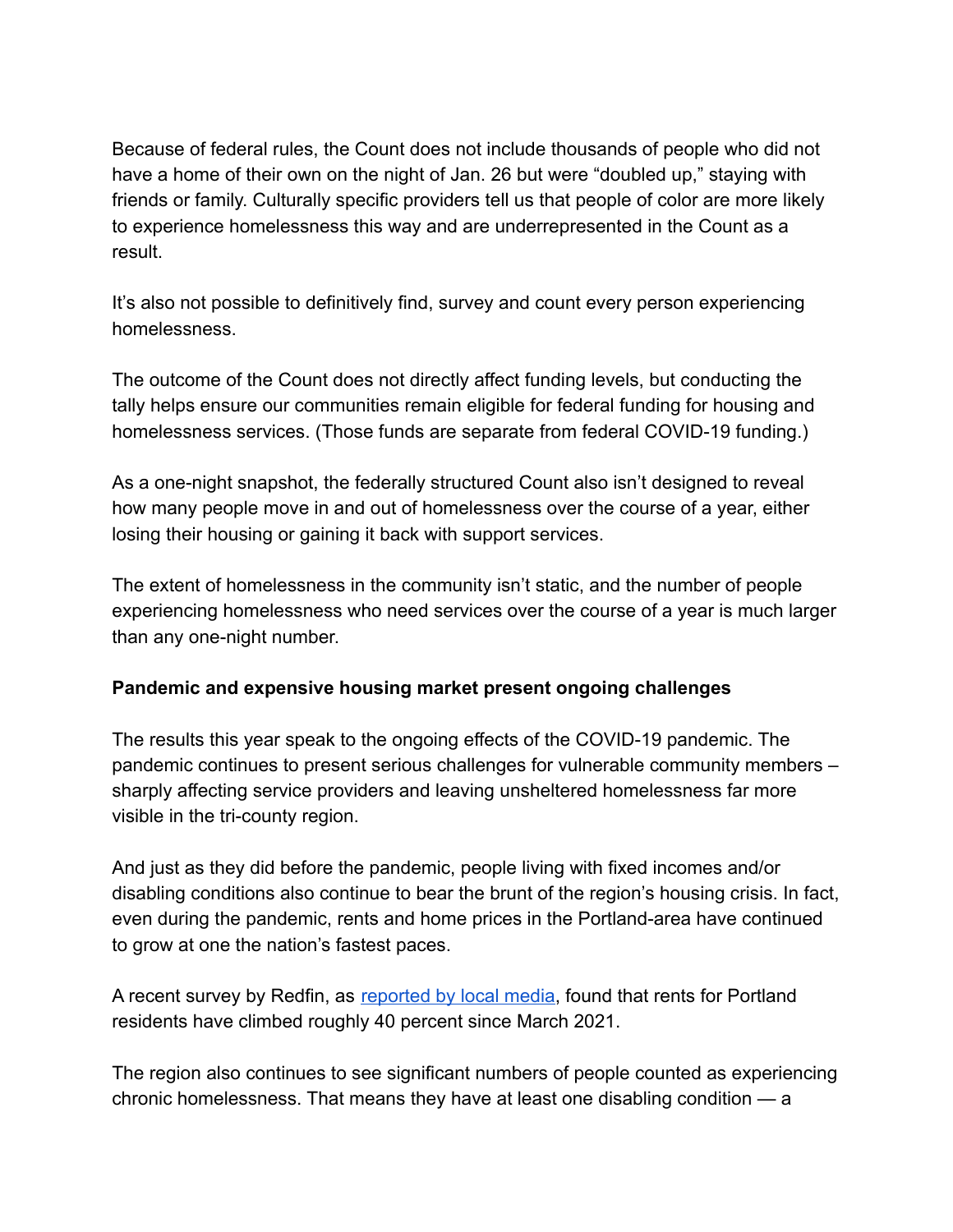mental health condition, addiction disorder, chronic illness or physical disability — and have been homeless for at least a year.

Overall, the three counties tallied 3,674 people who met that definition.

Chronic homelessness is the primary focus of extensive new regional funding, through the voter-approved [Supportive Housing Services Measure](https://www.oregonmetro.gov/public-projects/supportive-housing-services), that finally became available for programs in July 2021, mere months before the Count.

Since then, the three Metro-area counties have been investing those funds, along with other new local, state, and federal resources, into hundreds of additional shelter beds, street outreach teams, and supportive housing placements. Metro, the regional government that distributes the funds, has posted [a dashboard](https://www.oregonmetro.gov/public-projects/supportive-housing-services/progress) showing that growing impact.

Local governments have also invested substantial federal relief funds into rent assistance programs to prevent what could have been a tidal wave of new homelessness, while also using federal funds to increase shelter and hygiene services, through programs like the **[Safe Rest Villages](https://www.portland.gov/ryan/safe-rest-villages)** and others.

## **Multnomah County: Years of strengthened data reporting helps overcome COVID limitations**

The Joint Office of Homeless Services was originally scheduled to conduct a Point in Time Count in January 2021, which would have been its first [since 2019](https://www.multco.us/2019-point-time-count-report). But because of the COVID-19 pandemic – in the months before vaccines would become widespread – it joined agencies nationwide in seeking federal permission to postpone for a year.

And, just as [the Joint Office warned](https://www.multco.us/multnomah-county/news/news-release-first-point-time-count-2019-kicks-tonight-strong-support) in January, the pandemic's impact on the Count remained significant – coming at the height of Oregon's record-smashing Omicron surge.

Despite signups from dozens of volunteers, COVID-19 cases and restrictions severely hampered the work of outreach teams and daytime service centers that historically contributed hundreds of surveys to the Street Count.

Teams were unexpectedly forced to quarantine or were faced with lost staff the week of the Count, among other factors, the number of surveys returned was lower than expected.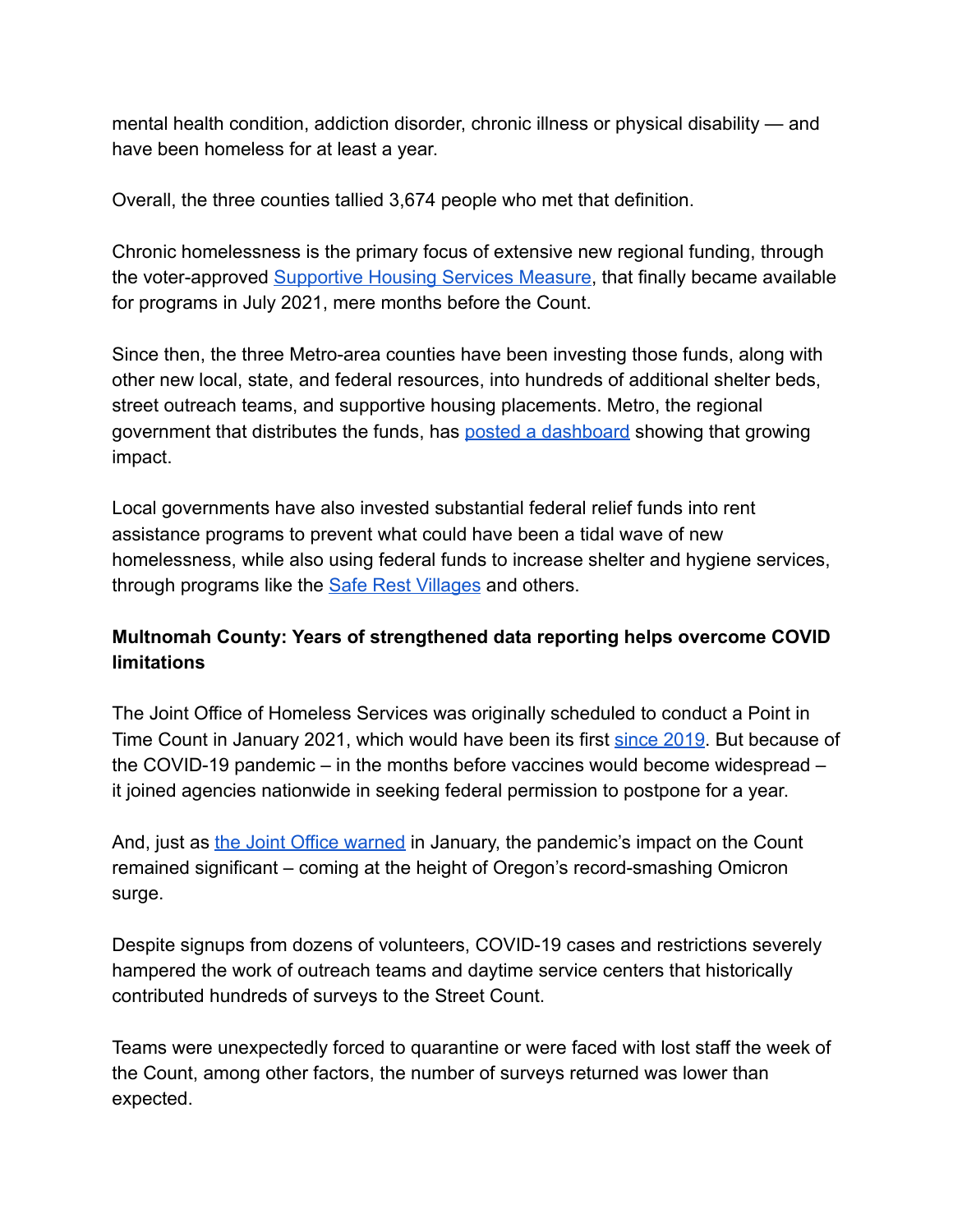In consultation with the U.S. Department of Housing and Urban Development, the Joint Office devised a supplemental strategy that drew from its dedicated work in recent years expanding its capacity for data collection.

Using data from Multnomah County's three by-name "Coordinated Entry" services access lists, the Joint Office was able to identify hundreds of additional people who were likely experiencing unsheltered homelessness on the night of the Count. That kind of supplemental data was not available at the same scale in past counts.

The Joint Office will issue its [traditional full report](https://www.multco.us/johs/point-time-counts) later this summer – expanding significantly on the snapshot numbers released Wednesday, with deeper dives into the subjects that will better help the Joint Office inform policy: Demographics, COVID-19 impacts, and other factors.

The Joint Office is planning another Point in Time Count in January 2023, next year, returning to its typical schedule of conducting counts in odd-numbered years.

Overall, in next year's budget, the Joint Office is requesting funds to support more than 2,000 shelter beds. Including COVID-related shelters and federal funding for Safe Rest Villages, that number would grow to nearly 2,700, almost double what was available before the pandemic.

"I believe in both/and responses to homelessness. That's why I've led work to add hundreds of shelter beds, from villages to motels, before and during this pandemic. It's also why I championed our Behavioral Health Resource Center, opening downtown later this year," Chair Deborah Kafoury said. "But I've also worked to ensure we don't give up on work that will help people leave those shelter beds, or avoid them in the first place: housing with support services. With rent assistance and the right amount of support in place – from case management to treatment – anyone can thrive in housing."

## **Washington County: Unsheltered homelessness decreases from 2021 thanks to increased shelter options across Washington County**

Washington County was able to complete a Point in Time Count in 2021 through partnerships with service and outreach providers.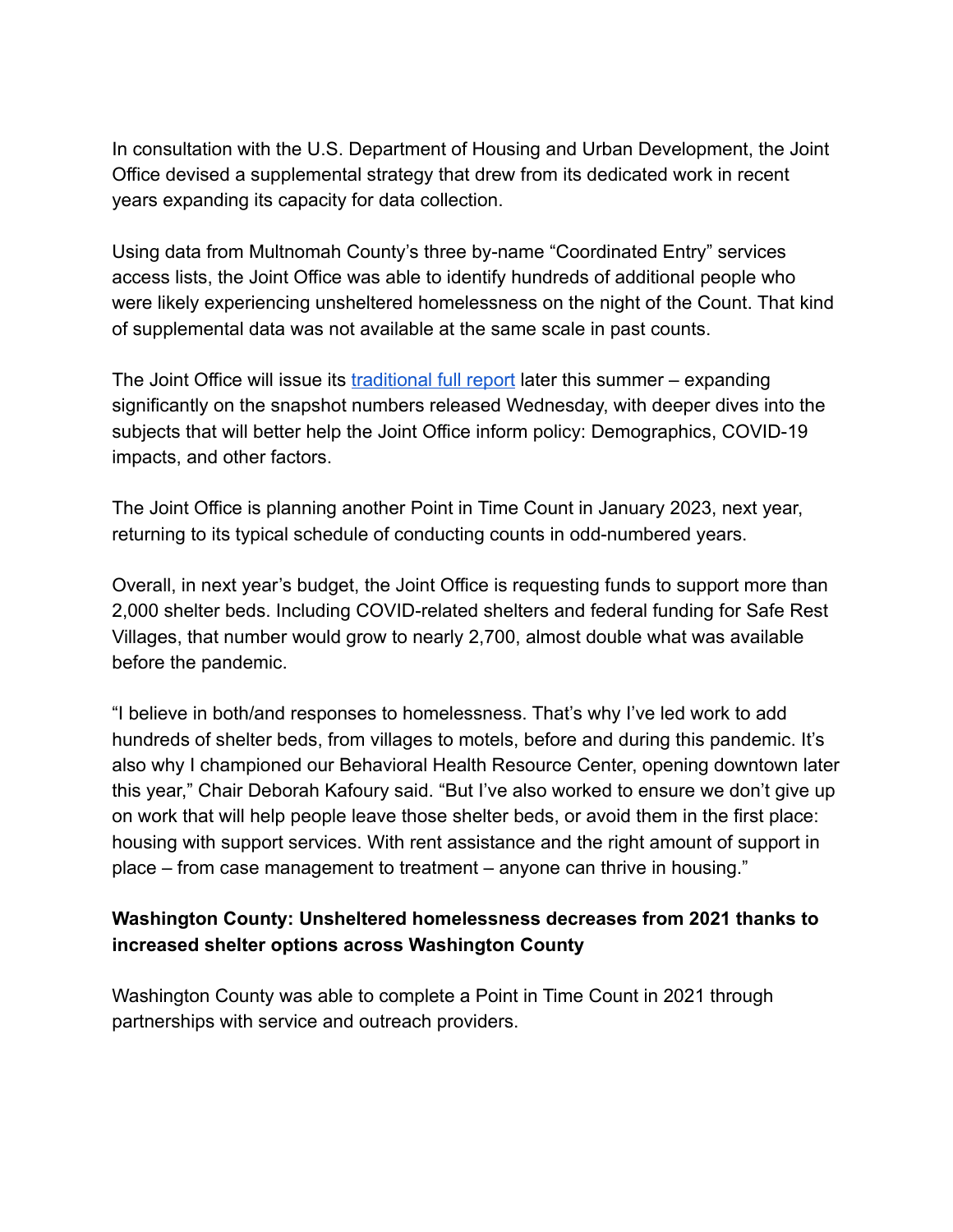Washington County saw an increase in homelessness from 716 people in 2021 to 808 people in 2022 due to a variety of factors, including the ongoing impact of the pandemic. But unsheltered homelessness also dropped significantly.

This is due to increased access and availability of shelter options in Washington County with new bridge shelter locations and new and extended winter shelter options. There were 269 people in shelter in 2021 and 496 people sheltered during Washington County's annual count, according to 2022 Point in Time Count results.

Washington County Chair Kathryn Harrington shares, "Our response solutions have increased, yet there is much more to do. Homelessness should never be necessary in our region. We have seen the impact from increasing shelter options and expanded housing resources to support our most vulnerable community members."

## **Clackamas County: Limited data collection still provides insights for future investments**

Clackamas County's Point in Time Count, along with the counts of Multnomah and Washington counties, was affected by the significant increase of COVID-19 cases as the Omicron variant surged throughout Oregon.

While dozens of county staff and volunteers mobilized for the Count, COVID-19 outbreaks and the implementation of necessary safety measures amongst outreach teams and at collection sites limited the breadth and scale of data collection normally conducted during Point in Time Counts.

Even with these limitations, the collected data will provide valuable insights into the current scale of the housing crisis in our region and where efforts to address it should be prioritized. The county is pursuing additional investments in a plethora of service areas, including emergency and transitional shelters, outreach and engagement, and supportive housing services.

In April, the county published a document outlining its values on housing and shelter which helps guide the county's priorities in addressing the housing crisis our region is currently experiencing. These 13 values guide the county's work in establishing lasting and effective programs and services, designing equitable housing access and solutions, and incorporating robust community engagement. As analysis of the Point in Time Count results continue, the county will identify additional services and programs for